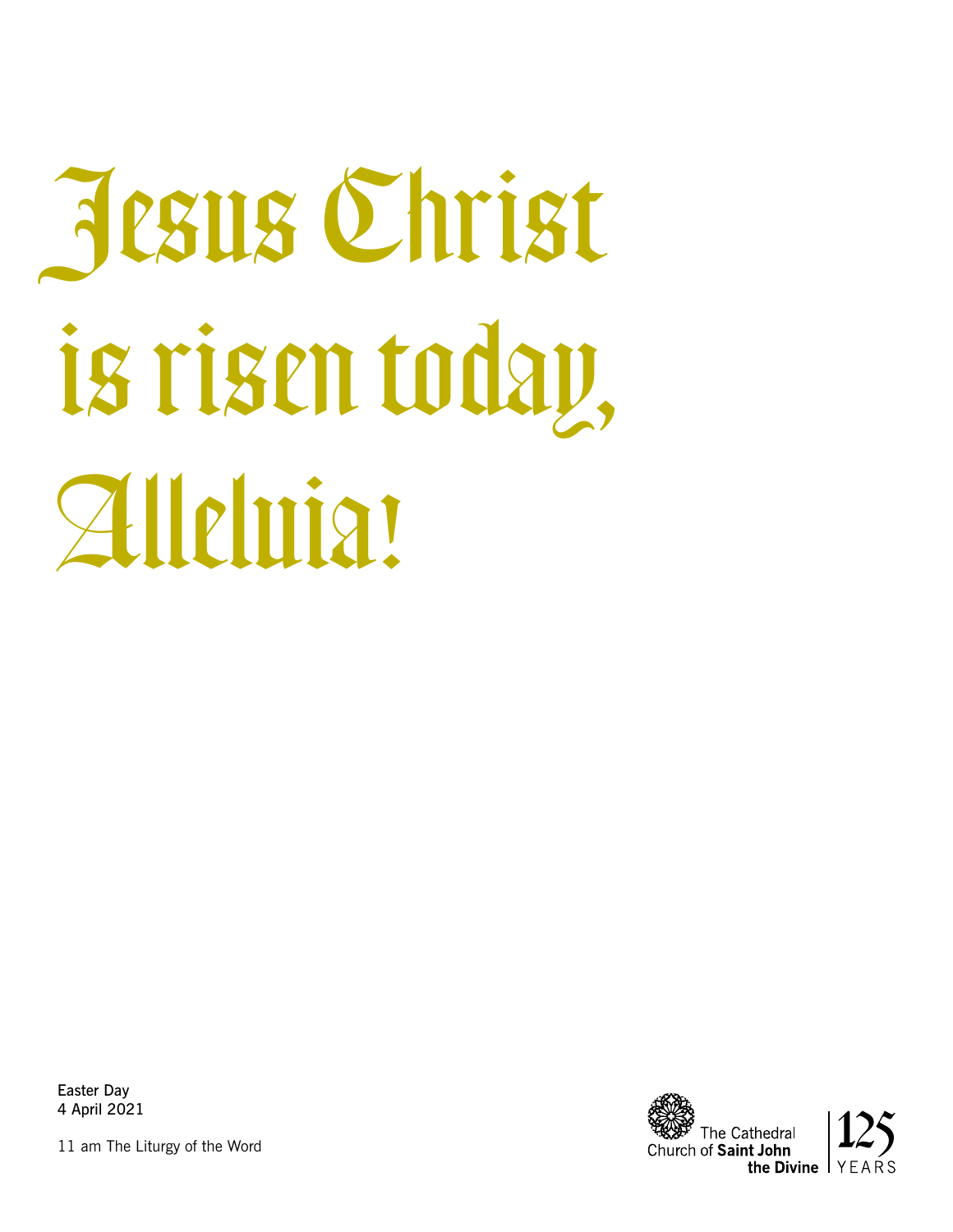# THE LITURGY OF THE WORD

The Right Reverend Clifton Daniel III, Officiant 10th Dean, Cathedral Church of St. John the Divine

The Right Reverend Andrew ML Dietsche, Preacher XVI Bishop of New York

The Cathedral Choir, Chorale, & Choristers David Briggs, Artist in Residence Paul Winter, Artist in Residence

## **OPENING VOLUNTARY**

Prelude and Fugue in G Major, BWV 550 Johann Sebastian Bach  $(1685 - 1750)$ 

Winter's Dream Paul Winter (b. 1939) and Paul Halley (b. 1952)

#### THE ACCLAMATION

Dean Alleluia. Christ is risen.

People The Lord is risen indeed. Alleluia.

#### **OPENING HYMN**

Sung by All.



Words: John of Damascus (8th cent.); tr. John Mason Neale (1818-1866), alt.

Music: Gaudeamus pariter, melody from Medieval [German or] Bohemian Carol Melody, 1544; harm. Songs of Syon, 1904; Verse 4 descant: Raymond Nagem (b. 1986)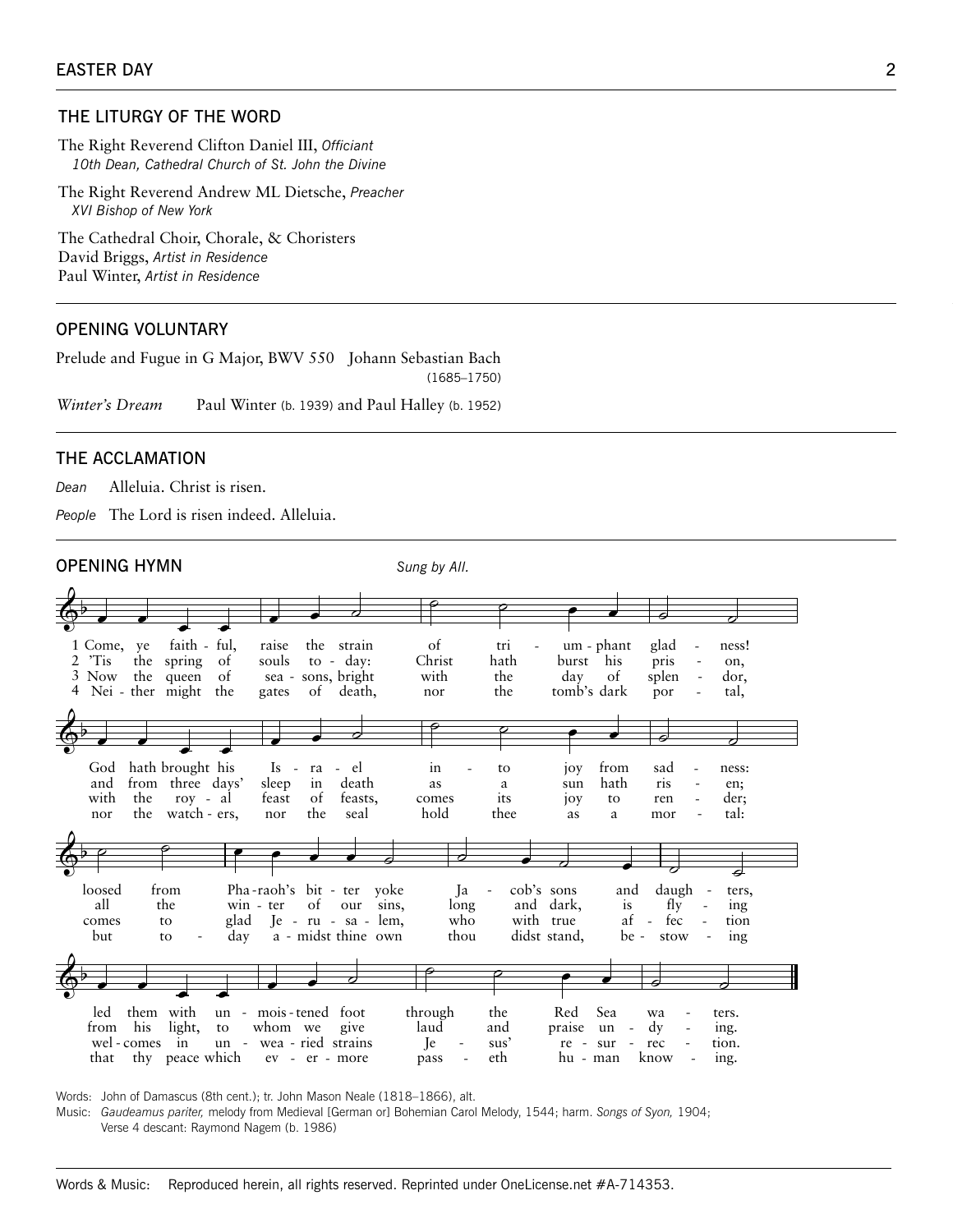#### THE COLLECT OF THE DAY

*Dean* The Lord be with you.

*People* And also with you.

*Dean* Let us pray.

LMIGHTY God, who through your only-begotten Son<br>Jesus Christ overcame death and opened to us the gate<br>of everlasting life: Grant that we, who celebrate with Jesus Christ overcame death and opened to us the gate of everlasting life: Grant that we, who celebrate with joy the day of the Lord's resurrection, may be raised from the death of sin by your life-giving Spirit; through Jesus Christ our Lord, who lives and reigns with you and the Holy Spirit, one God, now and for ever.

*People* Amen.

#### A READING FROM THE BOOK OF THE PROPHET ISAIAH

Whis mountain the Lord of hosts<br>
a feast of rich food, a feast of well-aged wines,<br>
of rich food filled with marrow will make for all peoples of rich food filled with marrow, of well-aged wines strained clear.

And he will destroy on this mountain the shroud that is cast over all peoples, the sheet that is spread over all nations; he will swallow up death forever.

Then the Lord God will wipe away the tears from all faces, and the disgrace of his people he will take away from all the earth, for the Lord has spoken.

It will be said on that day, Lo, this is our God; we have waited for him, so that he might save us. This is the Lord for whom we have waited; let us be glad and rejoice in his salvation. (25:6–9)

*Lector* The Word of the Lord.

*People* Thanks be to God.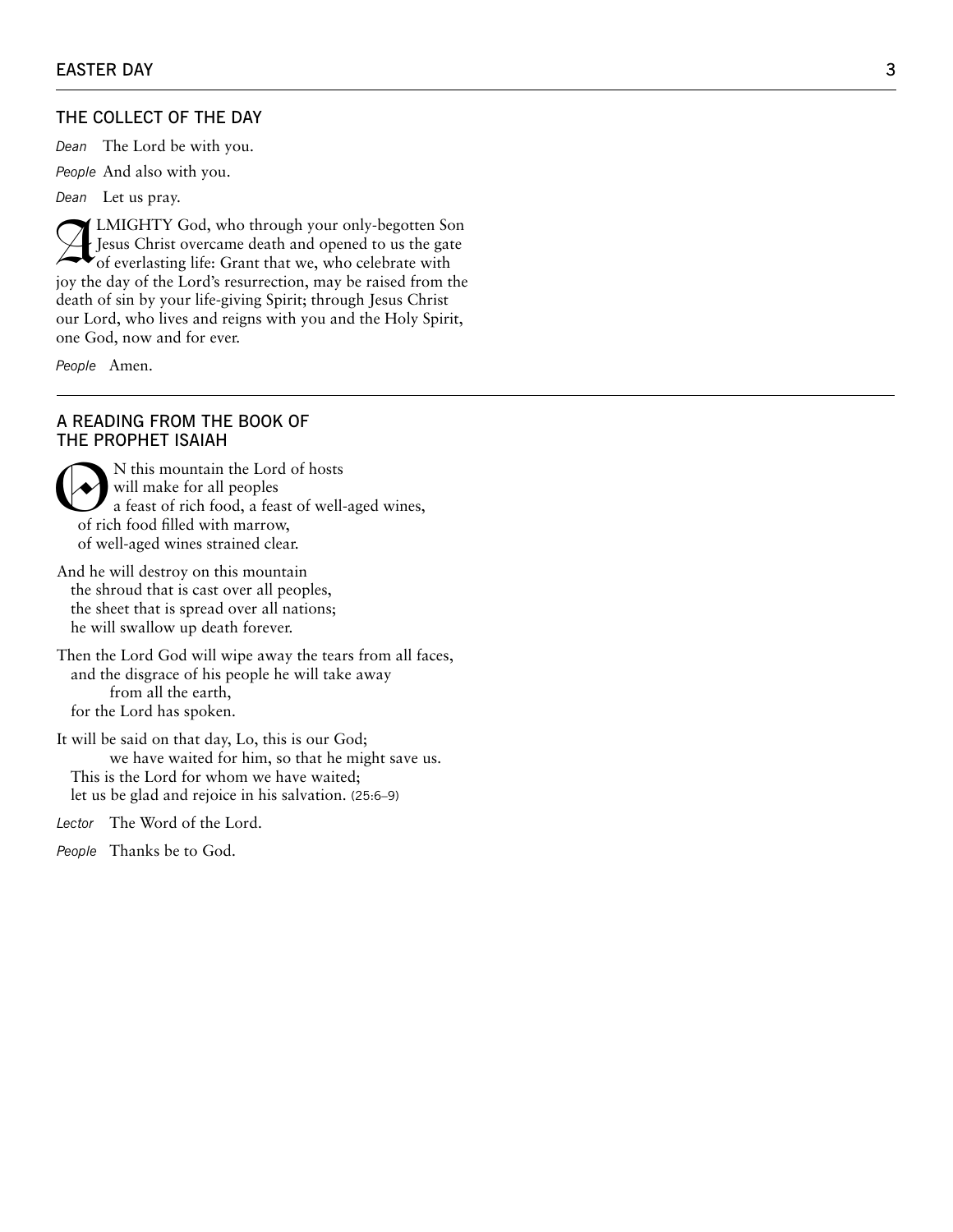#### PSALM 118:1–2, 14–24 *Said responsively. Confitemini Domino Lector* Give thanks to the Lord, for he is good; *People* his mercy endures for ever. *Lector* Let Israel now proclaim, *People* "His mercy endures for ever." *Lector* The Lord is my strength and my song, *People* and he has become my salvation. *Lector* There is a sound of exultation and victory *People* in the tents of the righteous: *Lector* "The right hand of the Lord has triumphed! *People* the right hand of the Lord is exalted! the right hand of the Lord has triumphed!" *Lector* I shall not die, but live, *People* and declare the works of the Lord. *Lector* The Lord has punished me sorely, *People* but he did not hand me over to death. *Lector* Open for me the gates of righteousness; *People* I will enter them; I will offer thanks to the Lord. *Lector* "This is the gate of the Lord; *People* he who is righteous may enter." *Lector* I will give thanks to you, for you answered me *People* and have become my salvation. *Lector* The same stone which the builders rejected *People* has become the chief cornerstone. *Lector* This is the Lord's doing, *People* and it is marvelous in our eyes. *Lector* On this day the Lord has acted; *People* we will rejoice and be glad in it.

# A READING FROM THE HOLY GOSPEL

*Dean* The  $\pm$  Holy Gospel of our Lord Jesus Christ according to Mark.

*People* Glory to you, Lord Christ.

THEN the sabbath was over, Mary Magdalene, and<br>Mary the mother of James, and Salome bought<br>spices, so that they might go and anoint Jesus. Mary the mother of James, and Salome bought spices, so that they might go and anoint Jesus. And very early on the first day of the week, when the sun had risen, they went to the tomb. They had been saying to one another, "Who will roll away the stone for us from the entrance to the tomb?" When they looked up, they saw that the stone, which was very large, had already been rolled back. As they entered the tomb, they saw a young man, dressed in a white robe, sitting on the right side; and they were alarmed. But he said to them, "Do not be alarmed; you are looking for Jesus of Nazareth, who was crucified. He has been raised; he is not here. Look, there is the place they laid him. But go, tell his disciples and Peter that he is going ahead of you to Galilee; there you will see him, just as he told you." So they went out and fled from the tomb, for terror and amazement had seized them; and they said nothing to anyone, for they were afraid. (16:1–8)

*Dean* The Gospel of the Lord.

*People* Praise to you, Lord Christ.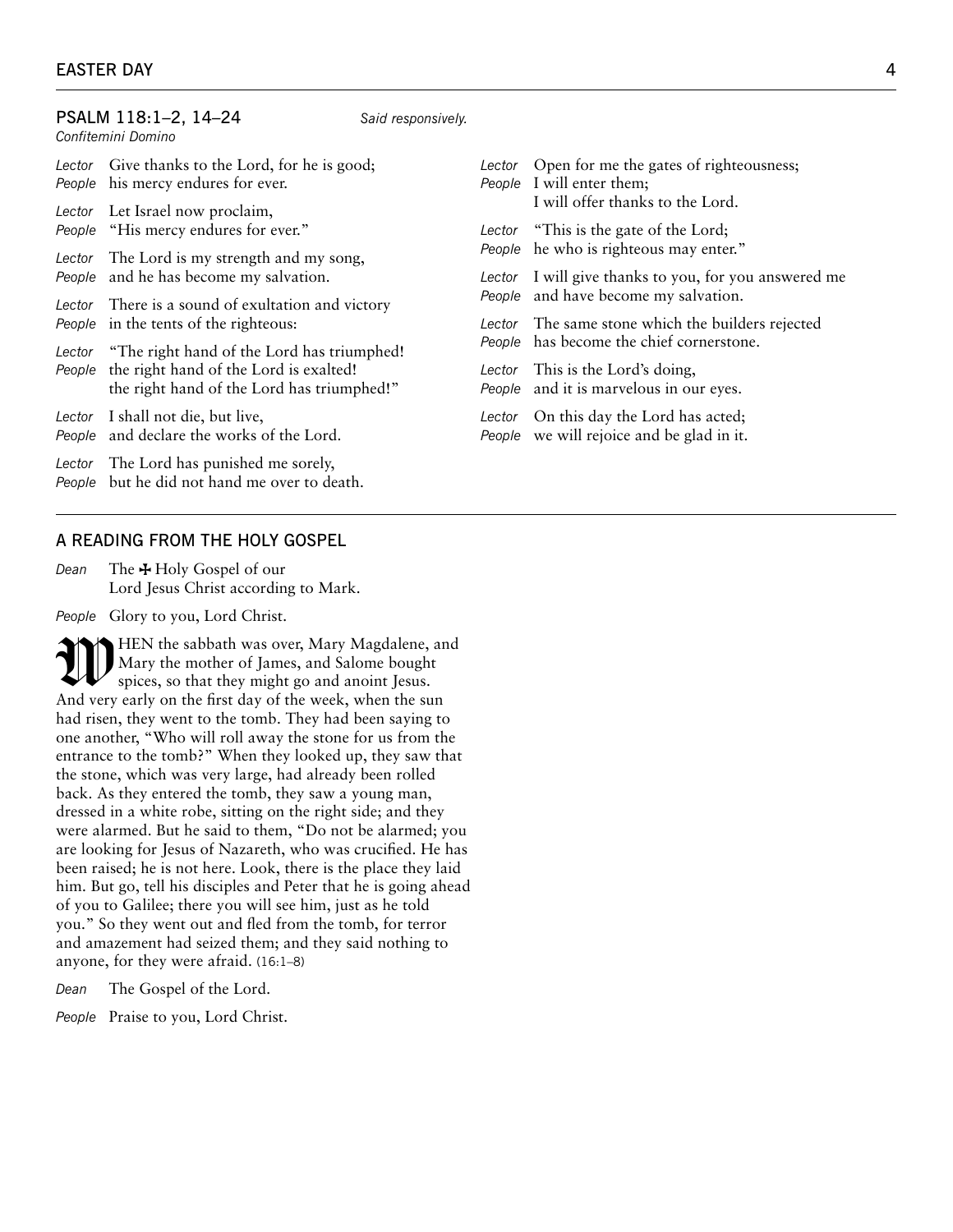#### EASTER DAY

# THE SERMON

The Right Reverend Andrew ML Dietsche *XVI Bishop of New York*

# ANTHEM

*Ye choirs of New Jerusalem* Charles Villiers Stanford

(1852–1924)

E choirs of new Jerusalem,<br>Your sweetest notes employ<br>The Paschal victory to hyn Your sweetest notes employ, The Paschal victory to hymn In strains of holy joy.

For Judah's Lion bursts His chains, Crushing the serpent's head; And cries aloud through death's domains To wake th'imprison'd dead.

Devouring depths of hell Their prey at His command restore; His ransom'd hosts pursue their way Where Jesus goes before.

Triumphant in His glory now, To Him all power is given; To Him in one communion bow All saints in earth and heaven.

While we, His soldiers, praise our King, His mercy we implore, Within His palace bright to bring And keep us evermore.

All glory to the Father be, All glory to the Son, All glory, Holy Ghost, to Thee, While endless ages run.

Alleluia! Amen.

Fulbert of Chartres (952–1028), trans. Robert Campbell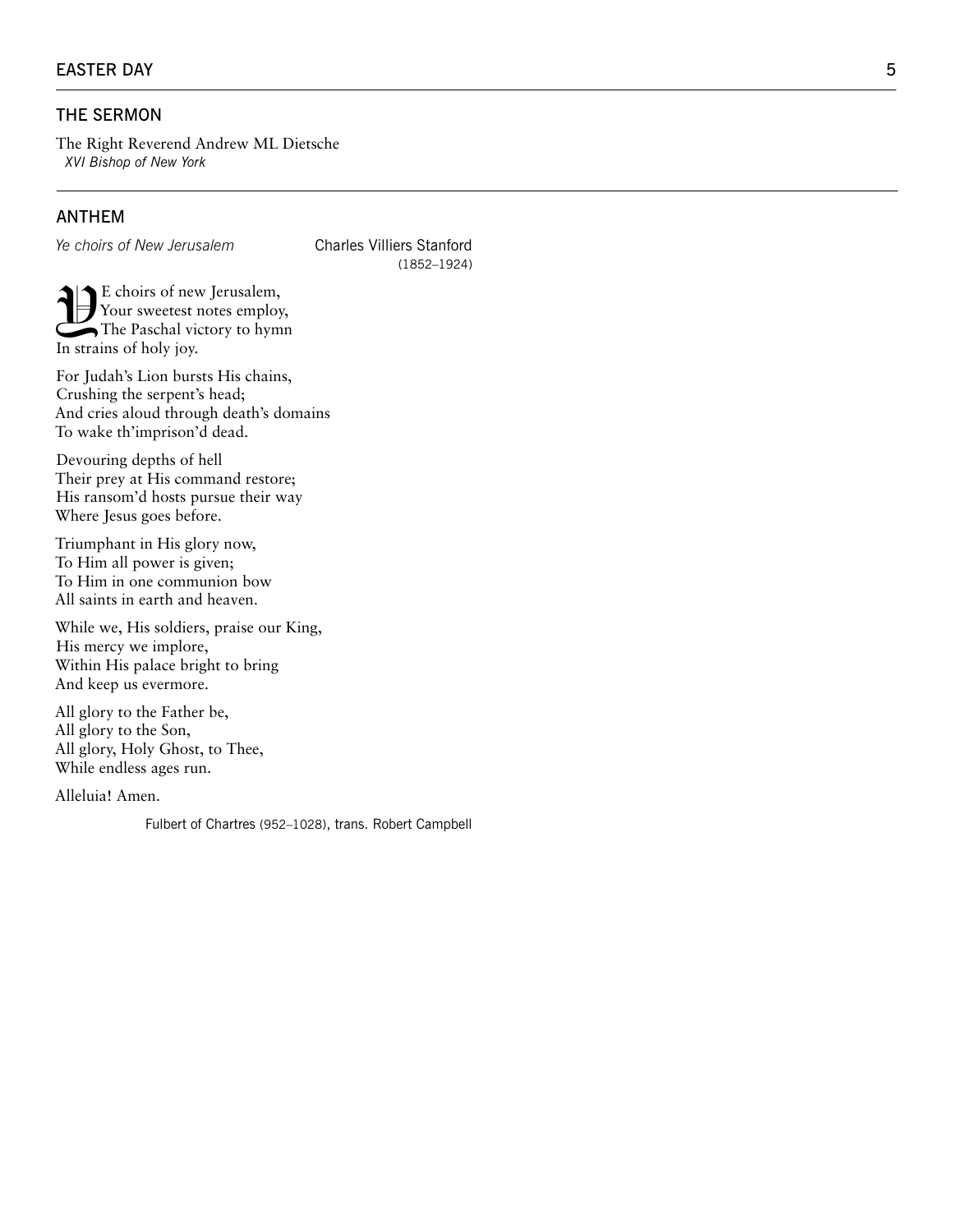# THE RENEWAL OF BAPTISMAL VOWS

and the life everlasting.

|  | Dean         | Do you reaffirm your renunciation of evil and<br>renew your commitment to Jesus Christ?                                                                                                                                     | Dean   | Will you continue in the apostles' teaching and<br>fellowship, in the breaking of bread, and in the<br>prayers?                                                                                                                             |
|--|--------------|-----------------------------------------------------------------------------------------------------------------------------------------------------------------------------------------------------------------------------|--------|---------------------------------------------------------------------------------------------------------------------------------------------------------------------------------------------------------------------------------------------|
|  | People I do. |                                                                                                                                                                                                                             | People | I will, with God's help.                                                                                                                                                                                                                    |
|  | Dean         | Do you believe in God the Father?                                                                                                                                                                                           | Dean   | Will you persevere in resisting evil, and,                                                                                                                                                                                                  |
|  |              | People I believe in God, the Father almighty,<br>creator of heaven and earth.                                                                                                                                               |        | whenever you fall into sin, repent and<br>return to the Lord?                                                                                                                                                                               |
|  | Dean         | Do you believe in Jesus Christ, the Son of God?                                                                                                                                                                             | People | I will, with God's help.                                                                                                                                                                                                                    |
|  |              | People I believe in Jesus Christ, his only Son, our Lord.<br>He was conceived by the power of the Holy Spirit<br>and born of the Virgin Mary.                                                                               | Dean   | Will you proclaim by word and example<br>the Good News of God in Christ?                                                                                                                                                                    |
|  |              | He suffered under Pontius Pilate, was crucified,                                                                                                                                                                            | People | I will, with God's help.                                                                                                                                                                                                                    |
|  |              | died, and was buried.<br>He descended to the dead.<br>On the third day he rose again.<br>He ascended into heaven, and is seated at the right<br>hand of the Father.<br>He will come again to judge the living and the dead. | Dean   | Will you seek and serve Christ in all persons,<br>loving your neighbor as yourself?                                                                                                                                                         |
|  |              |                                                                                                                                                                                                                             | People | I will, with God's help.                                                                                                                                                                                                                    |
|  |              |                                                                                                                                                                                                                             | Dean   | Will you strive for justice and peace among all<br>people, and respect the dignity of every human being?                                                                                                                                    |
|  | Dean         | Do you believe in God the Holy Spirit?                                                                                                                                                                                      | People | I will, with God's help.                                                                                                                                                                                                                    |
|  | People       | I believe in the Holy Spirit,<br>the holy catholic Church,<br>the communion of saints,<br>the forgiveness of sins,<br>the resurrection of the body,<br>المستنفذ والمستند وكثار والملط المست                                 | Dean   | May Almighty God, the Father of our Lord<br>Jesus Christ, who has given us a new birth by water<br>and the Holy Spirit, and bestowed upon us the<br>forgiveness of sins, keep us in eternal life by his grace,<br>in Christ Jesus our Lord. |

*People* Amen.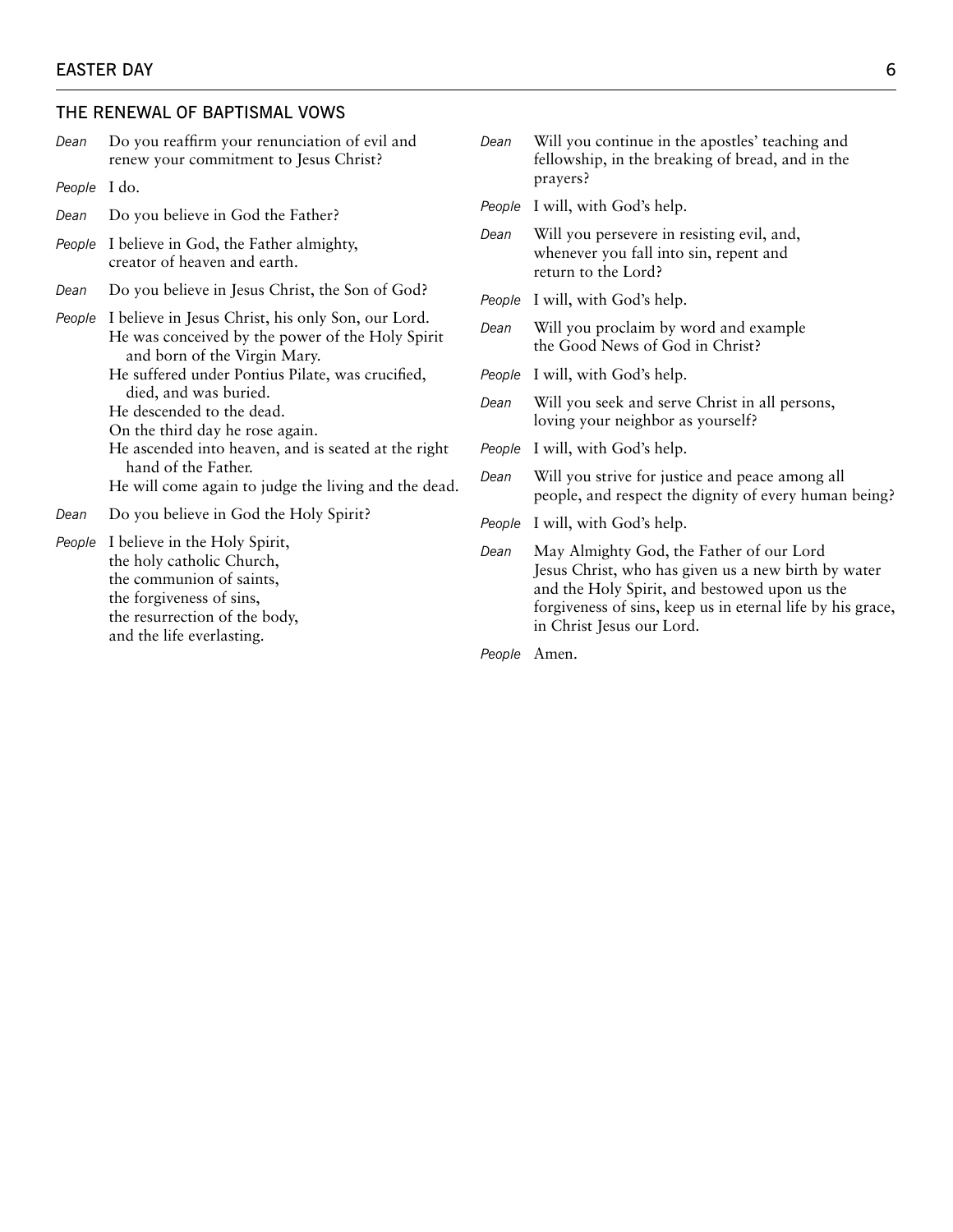# THE PRAYERS OF THE PEOPLE

*The People are asked to pray for the Church, the nations and their leaders, those in need, and the dead.* 

*After each petition, the People say*

Lord, hear our prayer.

*The Dean concludes with a collect and the People respond*

Amen.

*The weekly list of Cathedral intercessions may be found on page 9 of this leaflet.*

# THE LORD'S PRAYER

*Dean* And now, as our Savior Christ has taught us, we are bold to say

*Dean and People*

UR Father, who art in heaven, Hallowed be thy Name, Thy kingdom come, Thy will be done on earth as it is in heaven. Give us this day our daily bread, And forgive us our trespasses, as we forgive those who trespass against us. And lead us not into temptation, but deliver us from evil. For thine is the kingdom, and the power, and the glory, for ever and ever. Amen.

# THE BLESSING

*The Dean pronounces a blessing, and the People respond*

Amen.

#### THE DISMISSAL

*Dean* Let us go forth in the name of Christ. Alleluia, alleluia.

*People* Thanks be to God. Alleluia, alleluia.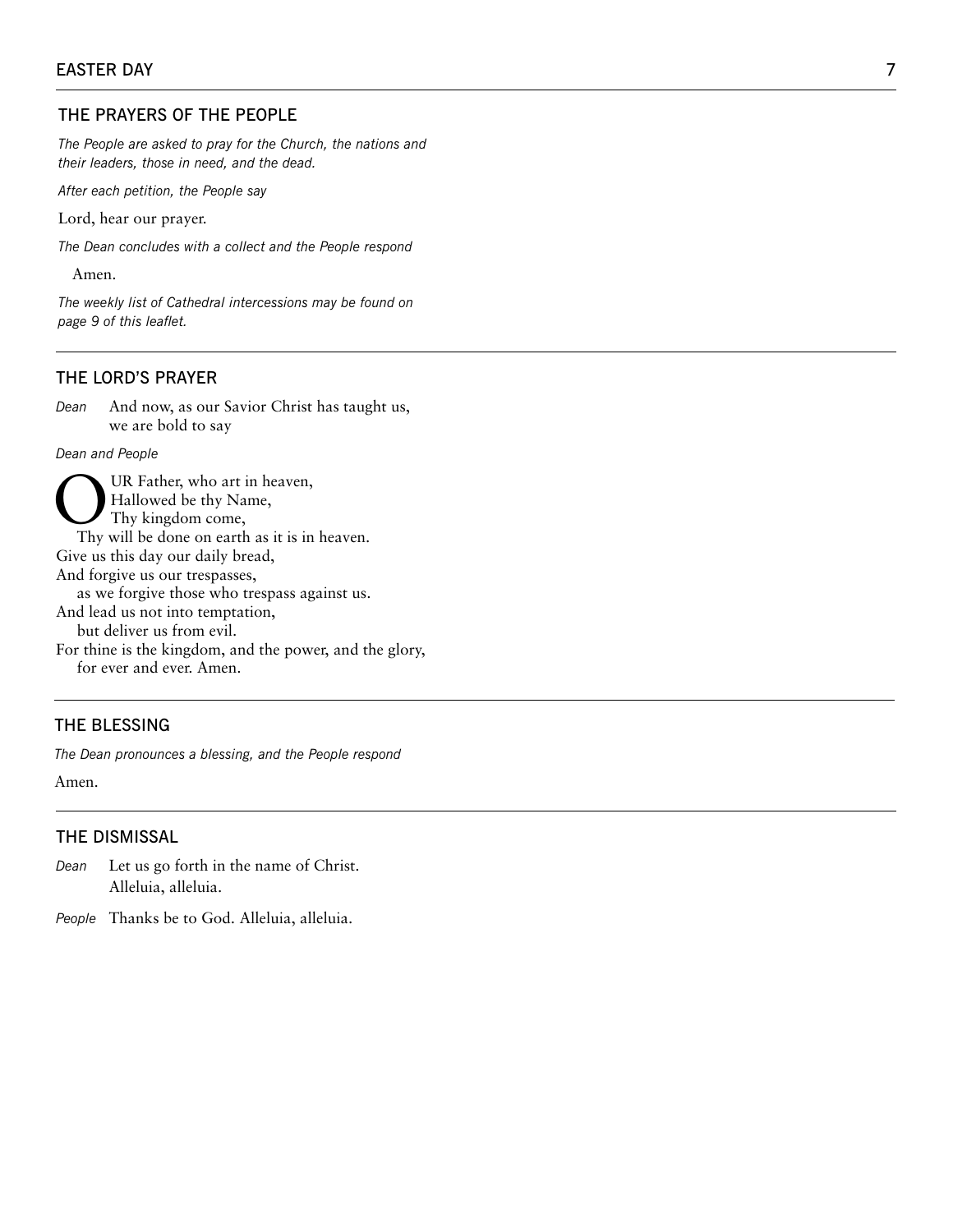#### **EASTER DAY**



Words: Latin, 14th cent.; tr. Lyra Davidica, 1708, alt. St. 4, Charles Wesley (1707-1788) Music: Easter Hymn, from Lyra Davidica, 1708; adapt. The Compleat Psalmodist, 1749, alt., desc. Hymns Ancient and Modern, Revised, 1950 Verse 4 descant: Kent Tritle (b. 1960)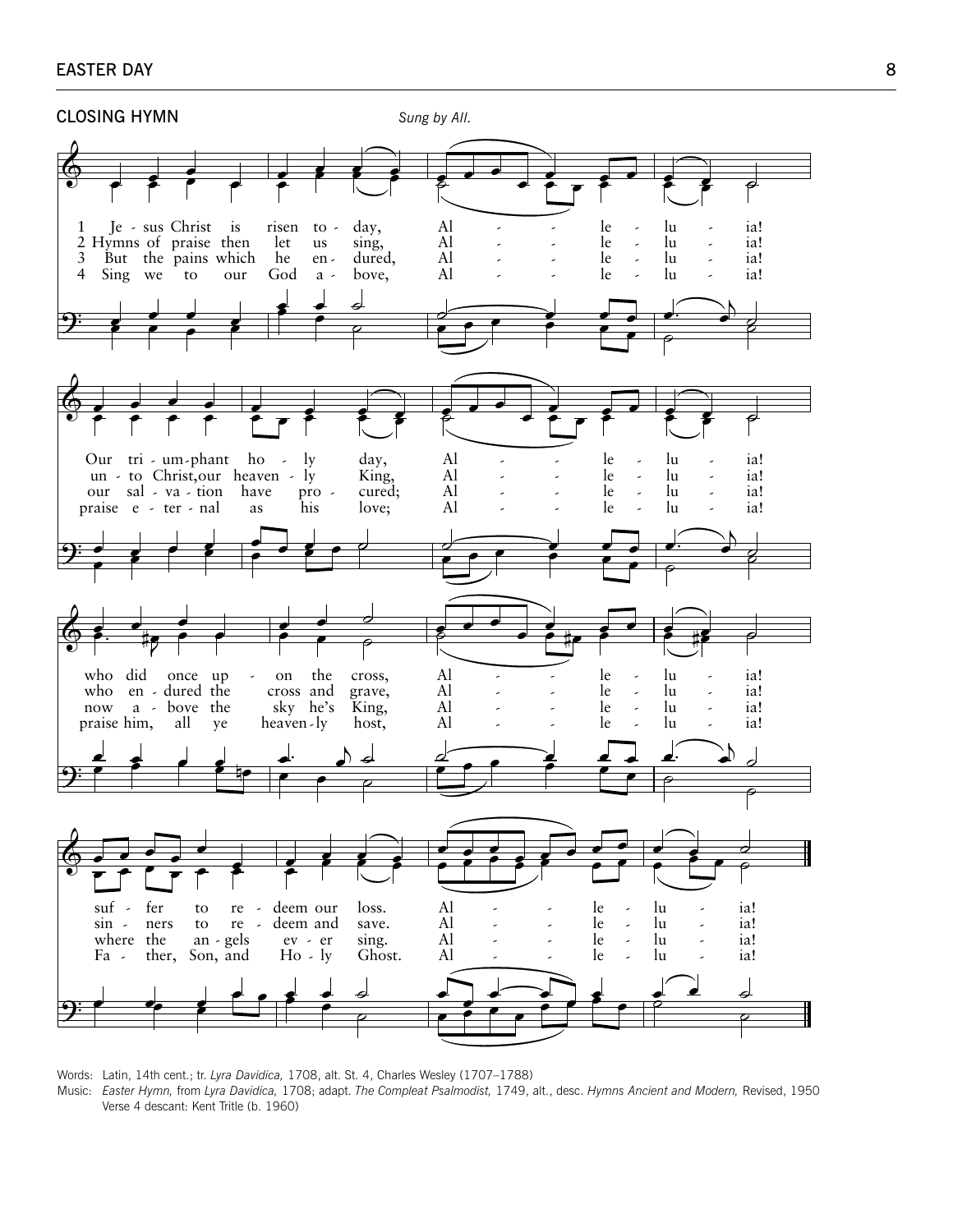# CLOSING VOLUNTARY

Symphony No. 5 in F Minor, Op. 42, No. 1 Charles-Marie Widor V. Toccata (1844–1937)

#### ONLINE SERVICES

#### MONDAY–SATURDAY

8:30 am Morning Prayer 5:30 pm Evening Prayer

#### WEDNESDAY

8:30 pm Compline

#### **SUNDAY**

11 am Liturgy of the Word

#### INTERCESSIONS

*The Cathedral Community intends to pray the following intercessions at all services in the course of the week. Congregants are always invited to name their intercessions aloud during the Prayers of the People.*

N the Anglican Cycle of Prayer, we pray for the peace<br>of Jerusalem. In the New York Diocesan Calendar of<br>Intercession, we pray for The Cathedral Church of Saint<br>John the Divine N the Anglican Cycle of Prayer, we pray for the peace of Jerusalem. In the New York Diocesan Calendar of John the Divine.

For all those who are sick or in distress or any trouble:

Luis Rivera Rivera, *Deacon*  Nate Don Wilson Debora Miranda

For those who rest in Christ and for all the dead.

Diana Lee Butler Avenal McKinnon